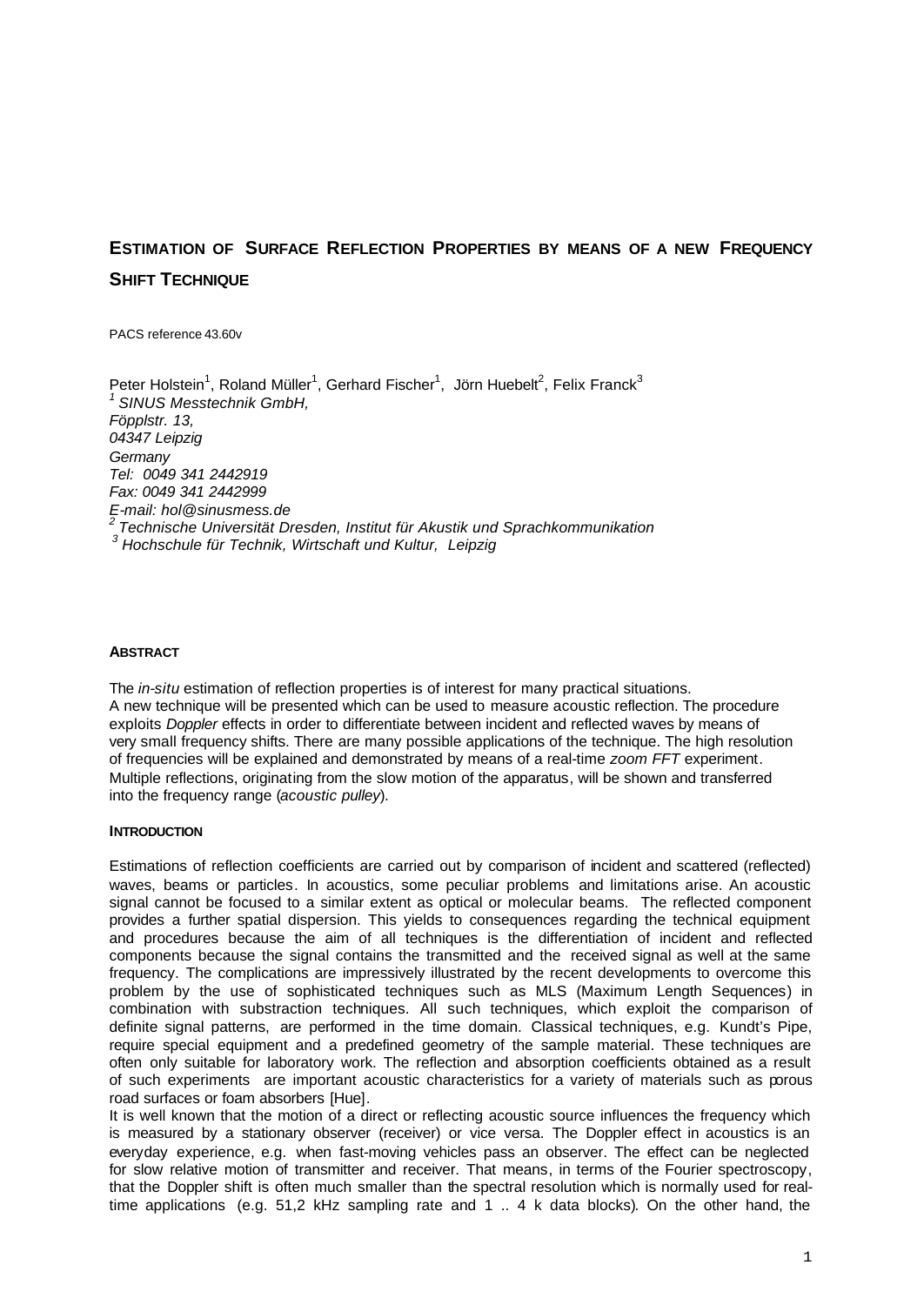physical effect occurs independently of the numerical resolution and would provide a tool to discriminate a slowly-moving reflector with respect to its surroundings by means of a frequency change. The term *zoom* is used in the DSP-literature [Thr, Hol, Por]. This does not mean a simple expansion of the information of a spectrum in order to increase the resolution on a computer screen or a graphical plot, but rather the real-time realisation of frequency band narrowing without changing the physical sampling rate. It is not the aim of this article to describe the algorithms, numerical solutions and problems in detail; however, it should be mentioned that the technique is not limited to the frequency ranges which are used for the examples. Normally, long-term recording of data requires identical sampling rates for the complete recording range. Typical sampling rates  $(1/t<sub>s</sub>)$  in acoustics are e.g. 44.1 / 48 / 51.2 kHz. Consequently, the resolution given by the sampling theorem (%xxampling rate ÷ block size) can only be improved by using larger file blocks, which entails disadvantages concerning the computing performance and accuracy. Often, only information within a narrow frequency band is of interest. Therefore, obtaining spectra with enhanced resolution from spectra with high sampling rates just by increasing the block size yields unnecessarily large FFT sizes, which are in many cases impracticable or impossible for real-time applications. To achieve the same frequency resolution by means of non-decimated data, the acquisition duration must be prolonged by the factor *d,* which would require a much higher signal stability and is impracticable in many cases. Using zoom techniques, however, there is no need to change the density  $(t<sub>s</sub>)$  of data acquisition points: this is of importance when either the factor *d* is not known in advance or there are different superposed problems which cannot be recorded using only a single sampling rate.

### **EXPERIMENTAL AND METHODOLOGY**

An acoustic bench has been constructed in order to improve the reproducibility of mechanical situations. The two principal set-ups of the experiments are exemplified in Figure 1.



 *l Figure 1 The two principal set-ups for the demonstration of FFT-zooming and the estimation of reflection properties by means of the Doppler-effect experiment. The object (reflector) moves very slowly (around 0.001 ..0.002 ms-1 ). In order to observe frequency-resolved multiple reflections, source and receiver are assembled in one (e.g. in the non-moving) reflector. The second reflector can be moved with the velocity v. The other type of experiment is designed to prevent multiple reflections. Acoustic source and receiver have a (fixed) distance r1 . Both have the common velocity v. The variable length is denoted as l.*

The enhancement of the spectral resolution can be calculated from the decimation rate *d*. The zoomed spectral width is  $1/((2 \times t_s)/d)$ . All samples contribute to the calculation of the zoomed spectra, resulting in a large overlap (up to 1024) of the spectral information. The interplay between decimation and spectral resolution overlap is illustrated in Figure 2. The control of the experiment and post-processing tasks were performed using a MATLAB™-Toolbox written by the authors.



*Figure2* Dependence of spectral resolution on the decimation rate (eft) and overlapping of decimated *data blocks for the FFT calculation (*right*)*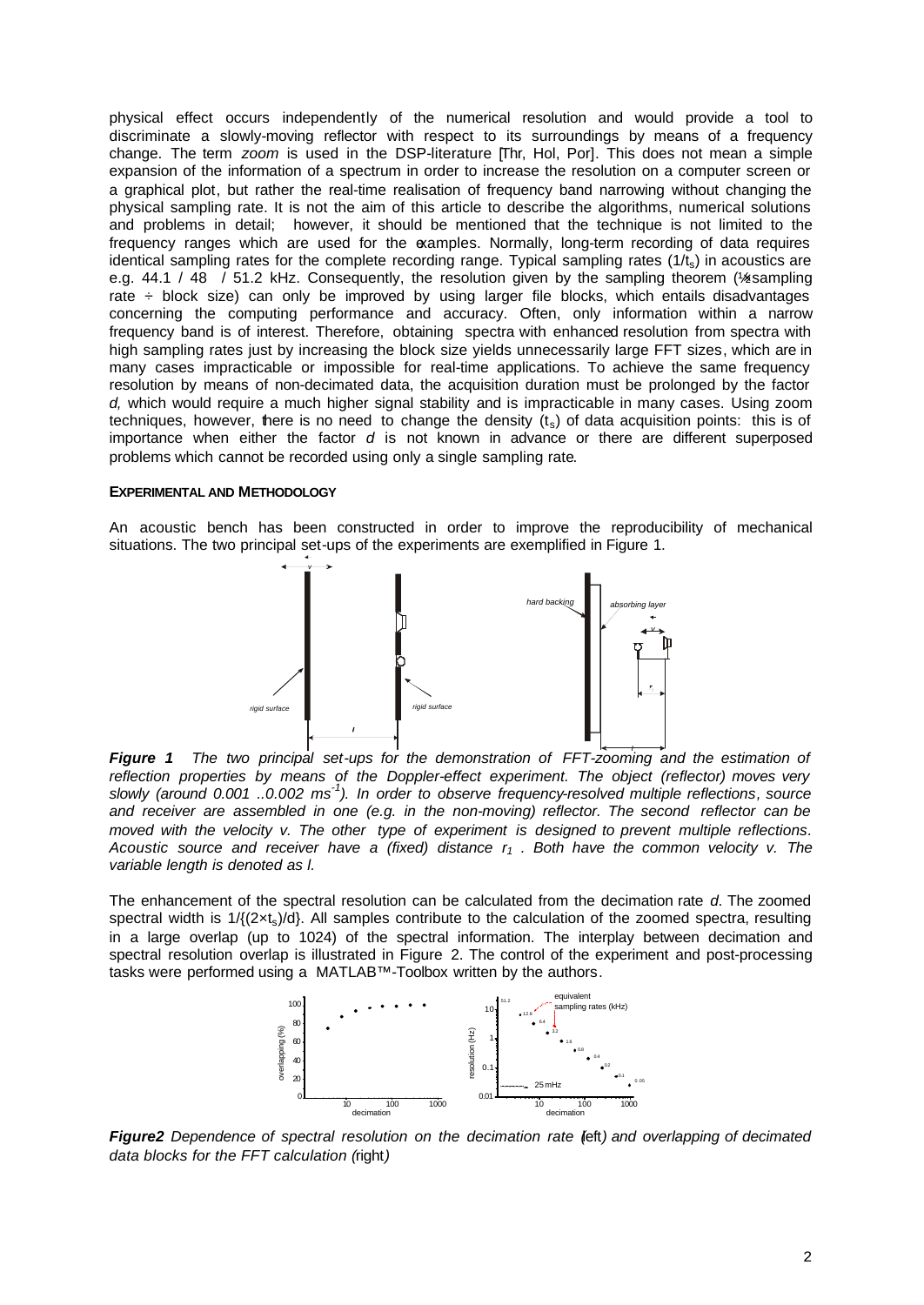The zoom-FFT was used to obtain narrow bands at high resolutions from data with high sampling rates. As usual, the signal passes through a general anti-alias filter which reduces the effective bandwidth to about 20 kHz. The signal is then mixed with a carrier frequency which defines the centre frequency for the expanded range. The sine and cosine values are obtained from real-time tables which provide an efficient and highly accurate calculation of the mixing frequencies. Furthermore, this results in a very effective suppression of the carrier frequency to below -90 ... -100 dB (under the noise level). One advantage is that the signal becomes complex. Therefore, positive and negative frequencies relative to the carrier frequency can be distinguished. This technique has some similarities e.g. with frequency modulation (FM) techniques or the data acquisition in NMR (Nuclear Magnetic Resonance). A decimation of 2 would yield a +/-12.5 kHz range. Therefore, the first usable decimation level is 4. The inverse transformation can be done by means of algorithms which are known from FM techniques (or digitally as a Hilbert transformation). A further advantage of the modulation technique is that it enables the use of decimation filters which are independent of the frequency range of interest. Only one filter design is necessary for each decimation level, which allows the convenient implementation of efficient real-time DSP tasks. As mentioned above, despite the decimation of the original samples, all data are used for the calculation of the spectra. The time-signal treatment overlaps according to the decimation rate. One beneficial effect is that a huge averaging rate of the signal becomes possible. The signal recording (for one data block) is prolonged by the decimation rate. To acquire a data block for the zoom-FFT calculation needs 1kxt-xd recording time. Consequently, the higher the decimation rate, the more the spectra overlap, which can be used to average the decimated spectra with an accumulation rate analogous to that of the non-decimated original data. This results in a good signal-to-noise ratio which cannot be achieved by simply using large data sets for non-decimated data. In contrast to increasing the block size, accumulation of data yields the advantage that the influence of the statistical noise can be reduced. An other way to enhance the resolution is to increase the number of data points for the calculation of a spectrum. Large data sets (e.g. of the length dx1k) provide the same frequency resolution as "identically" decimated spectra, but they do not have the advantage of noise reduction. The numerically equivalent treatment using the large FFT sizes would require much more computing performance and calculation time which remains impracticable or simply impossible in many real-time applications, despite the availability of faster PC's. Furthermore, the numerical noise is drastically reduced. Beside the prolongation of the calculation time of a spectrum, some numerical problems (precision) can arise when extremely large data sets are used. Let us consider the identical experiment repeated with a decimation rate *d* of 1024. That means the spectral range is now 25.6 Hz compared to 25600 Hz without decimation. For comparison, estimations of the power spectral density of large files giving identical spectral resolution have been performed with the standard high precision of MATLAB (IEEE double precision format with 52-bit mantissa). In contrast, the DSP calculations with the real-time algorithms are based on a 24-bit mantissa. Nevertheless, the signal-to-noise ratio around the carrier frequency of the zoomed data is of the same order, although only 0.1 % of data points compared to the real-time DSP data are used.

The calculation of a spectrum with an equivalent resolution from non-decimated data requires in the order of 1 min. (500 MHz PC), and is therefore not suitable for real-time use or for the post-processing of large data sets. The frequency resolution (50 mHz) is still worse than in the case of the 1k data blocks with the high decimation rate of 1024. The original signal was sampled at 51.2 kHz, giving a resolution of 25 Hz in the frequency range at a block size of 1 k for real-time processing. The resolution can be increased by means of decimated data (here for *d*= 256, 1024) up to 25 mHz, which is equivalent to the spectral resolution of relative motion below 0.001 ms<sup>-1</sup> with  $\,t_d^{-1}$  = 51.2 kHz and 1 k samples. The highest possible decimation rate for the recording software is 1024 (2048 for the DSP board used). High decimation rates would enable, at least in principle, the detection of speeds below 0.001 ms<sup>-1</sup> (at 19 kHz). The use of the maximum resolution  $\ell$ 5 mHz) requires a high signal stability during a detection period of at least 1024×1k×20us  $\approx$  20s. It is important to note that the digital filters in real-time applications must have a filter response time which scales with the decimation rate in order to cope with transient states. The source signal has a frequency of 19 kHz (sine) and is reflected by a very slowly moving real object (reflector) which serves as the secondary source for the demonstration.

### **RESULTS AND DISCUSSION**

The Doppler shift (Hz) of the reflecting source is

$$
f_d = 2f_0(\mathbf{n}/c)\cos(\mathbf{q})
$$
 (1)

where  $f_0$  is the frequency of the transmitted signal, **n** is the speed of the reflector, *c* is the sound velocity and *q* is the axis between signal direction and motion (0° in our set-up). Constant low speeds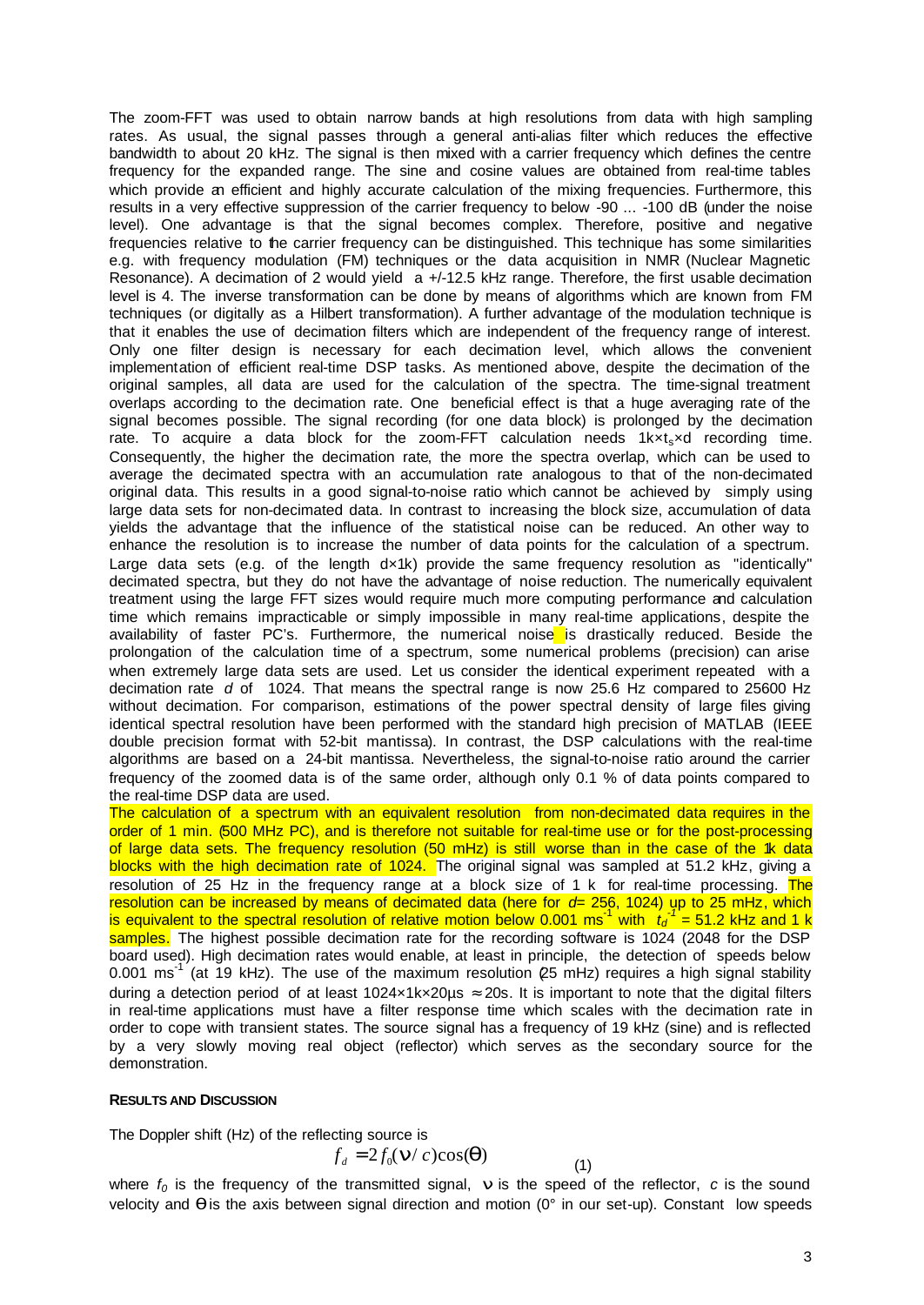(for the acquisition time) of an acoustic reflector are of particular importance for the experiment. Constant minimum velocities of about 0.001 ms $^1$  could be realised, which was in good agreement with the requirements of the frequency resolution (Figure 1). A consequence of the in-line arrangement is that the angle *q* is 0 for all positions of the reflector. This results in a constant Doppler shift independent of the distance between transmitter and receiver. However, an off-axis arrangement of reflector and/or microphone would result in a cos(*q*) dependence on the Doppler shift. This effect has been clearly observed. In a modified experiment, the change of sign of the Doppler shift can be observed (pass-by of a moving source). The situation is further complicated if the reflector passes the source at a certain distance. However, this distance and the vector properties of the velocity of the reflector can be obtained by use of the multiple-channel facilities of the data acquisition system.

For two reflectors, the sound pressure can be expressed as the sum of the multiple reflected orders of the sound wave (the +*jwt* convention is used) :

$$
p_t(\mathbf{W}) = \frac{A|_{\mathbf{W}_0}}{r_1} \cdot e^{-j\mathbf{W}_0 \frac{r_1}{c}} + \sum_{i=1}^n R|_{\mathbf{W}_0} \cdot \frac{A|_{(\mathbf{W}_0 + i\Delta \mathbf{W})}}{r_{i+1}} e^{-j(\mathbf{W}_0 + i\Delta \mathbf{W}) \frac{r_{i+1}}{c}}
$$
(2)

where *Dw* denotes the Doppler shift (angular frequency, *Dw*=*2Bfd*), *A* the amplitude at the given frequency,  $R$  the reflection coefficient, and  $p_t$ ,  $p_1$ ,  $p_2$  the sound pressures.

Equ. 3 reduces for a single reflection (*i*=1) to:

$$
p_t(\mathbf{W}) = \frac{A|_{\mathbf{W}_0}}{r_1} \cdot e^{-j\mathbf{W}_0 \frac{r_1}{c}} + R|_{\mathbf{W}_0} \cdot \frac{A|_{(\mathbf{W}_0 + \Delta \mathbf{W})}}{r_2} \cdot e^{-j(\mathbf{W}_0 + \Delta \mathbf{W}) \frac{r_2}{c}}
$$
(3).

From the linearity theorem of the Fourier theory, the amplitude ratios in the time domain and in the frequency domain remain unchanged. We obtain:

$$
p_2 \mid_{(\mathbf{w}_0 + \Delta \mathbf{w})} = R \mid_{\mathbf{w}_0} \frac{A \mid_{(\mathbf{w}_0 + \Delta \mathbf{w})}}{r_2} \cdot e^{-j(\mathbf{w}_0 + \Delta \mathbf{w}) \frac{r_2}{c}}
$$
\n
$$
p_1 \mid_{\mathbf{w}_0} = \frac{A \mid_{\mathbf{w}_0}}{r_1} \cdot e^{-j \cdot \mathbf{w}_0 \frac{r_1}{c}}
$$
\n
$$
A \mid_{(\mathbf{w}_0 + \Delta \mathbf{w})} = A \mid_{(\mathbf{w}_0)}
$$
\n(6)

The reflection coefficient  $(R(w)$  can be calculated if the intensities of emitted and reflected waves (of multiple orders) can be distinguished (which is the basic aim of the presented technique):

$$
\left| R(\mathbf{w}) \right| = \left( \frac{2(l - N \cdot t_s \cdot v)}{r_1} - 1 \right) \frac{\left| P_2 \right|_{(\mathbf{w}_0 + \Delta \mathbf{w})}}{\left| P_1 \right|_{\mathbf{w}_0}} \tag{7}
$$

The equation could be applied for all orders.

Let us now consider reflector speeds producing Doppler shifts which would not be detectable with the original sampling rate. A recording of spectra (DSP-calculated) equidistant in time for a motion of the reflector toward the source (upper spectrum), which produces higher frequencies, and for motion away from the source (lower spectrum) resulting in a low-frequency shift is given in Figures 3 and 4.



*Figure 3 Highly resolved zoom-FFT spectra (100 spectra) of a slowly-moving reflector (about 0.002 ms -1 ). Left: (19kHz – 2.5 Hz …19 kHZ + 8.7 Hz) moving away from the source, right: (19kHz – 8.7Hz …19kHZ + 2.5Hz) towards the source. The spectral resolution is 25 mHz. The largest intensity originates from the 19 kHz carrier frequency.*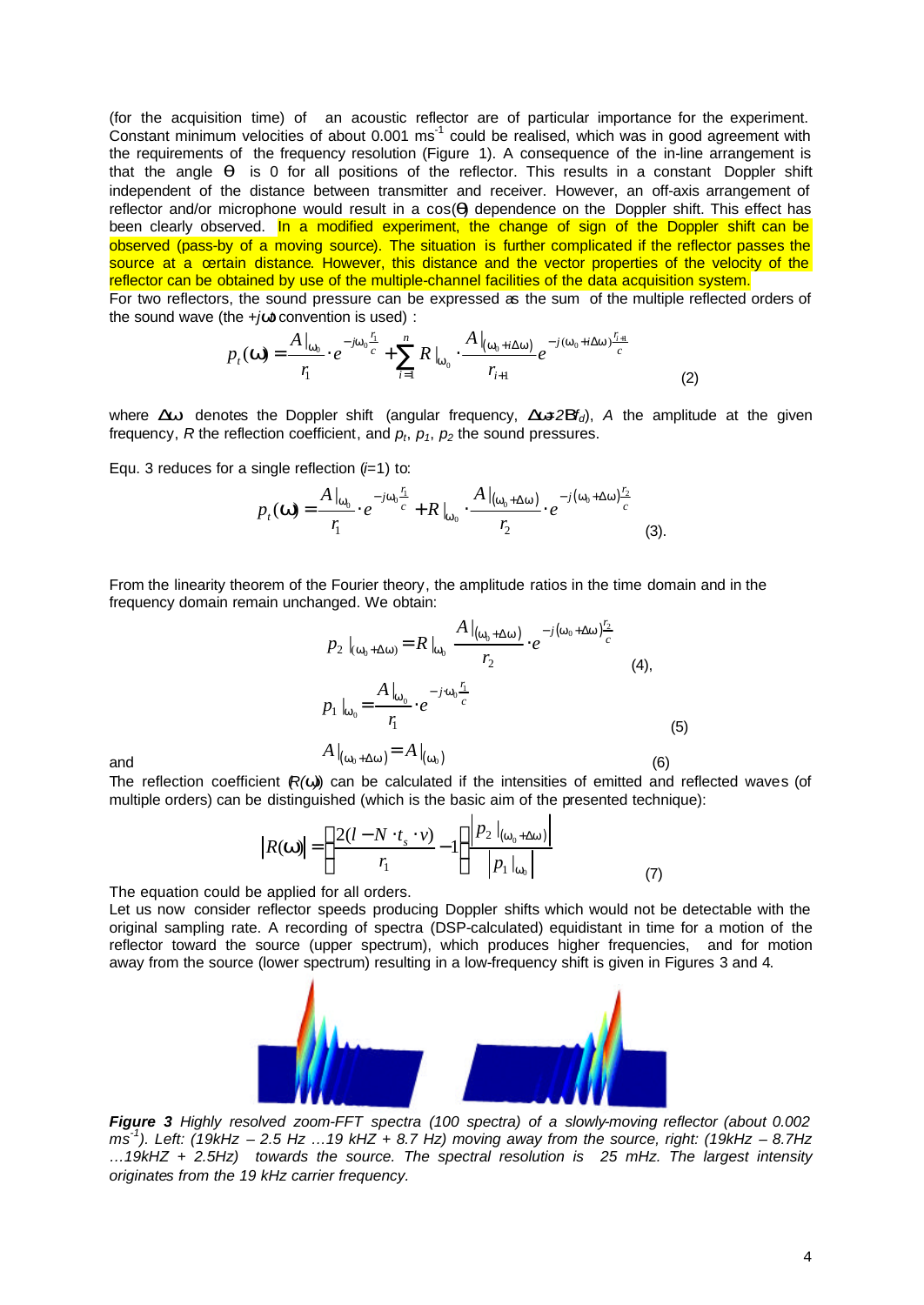The relative speed is identical. The pilot source and the microphone are fixed on one reflector side (Figure 1 left). Clearly resolved are the different orders of the reflection. The first order is the "normal" Doppler-effect, as expected. However, there some additional orders in the spectra which are caused by multiple reflection. The zooming technique enables a real-time observation of an "*Acoustic Pulley*" over several orders. The number of orders observable depends on the reflection properties of the reflecting material and on the geometry of the experiment.

The number of observable orders is only influenced by the reflection properties of the set-up and the materials used. Three different relative speeds are compared in Figure 4.



*Figure 4 Comparison of the Doppler shift for three different speeds of the reflector relative to the sound source.*

The spectra shown in Figures 4, 5 and 6 are averaged (100 spectra) in order to improve the signal-tonoise ratio. In combination with the use of the overlap, this results in a further drastic improvement of the signal quality, enabling the detection of very weak signals. The ratio of intensities of the resolved orders are mainly influenced by the geometry of the experimental set-up and by material properties. An example is shown in figure 5 in logarithmic form for the case of an acoustically hard material. The decay corresponds well with the theoretical predictions of equ. 2. It should prove worthwhile to verify and exploit the effect for the estimation of reflection properties such as reflection coefficients.



**Figure 5** *Logarithmic plot of the intensity (left spectrum of the first row in Figure 4). At 19 kHz, the aluminium surface of the reflector is acoustically hard. Equation (2) predicts a factor of 0.5 between the orders for a reflection coefficient R»1, which can be observed to a good approximation.*

Some preliminary experiments have been carried out in order to estimate reflection or absorption coefficients. In order to avoid multiple reflections from environmental sources, this experiment was performed in an anechoic room.

| f/[kHz] | ∫mm/s]<br>v / | ์ [mm] | $r_2$ / [mm] | $p_2/p_1$ |      | $\alpha$ |
|---------|---------------|--------|--------------|-----------|------|----------|
| 19      |               | 550    | 4830         | 0.112     | 0.98 | 0.04     |
| 19      |               | 550    | 4150         | 0.126     | 0.95 | 0.09     |
|         |               | 550    | 2150         | 0.250     | 0.98 | 0.04     |
|         |               | 550    | 1040         | 0.067     | 0.13 | 0.98     |

*Table 1 Reflection and absorption coefficients for an acoustically hard material (rows 1 … 3) and an absorbing material (open-cell foam, row 4).*